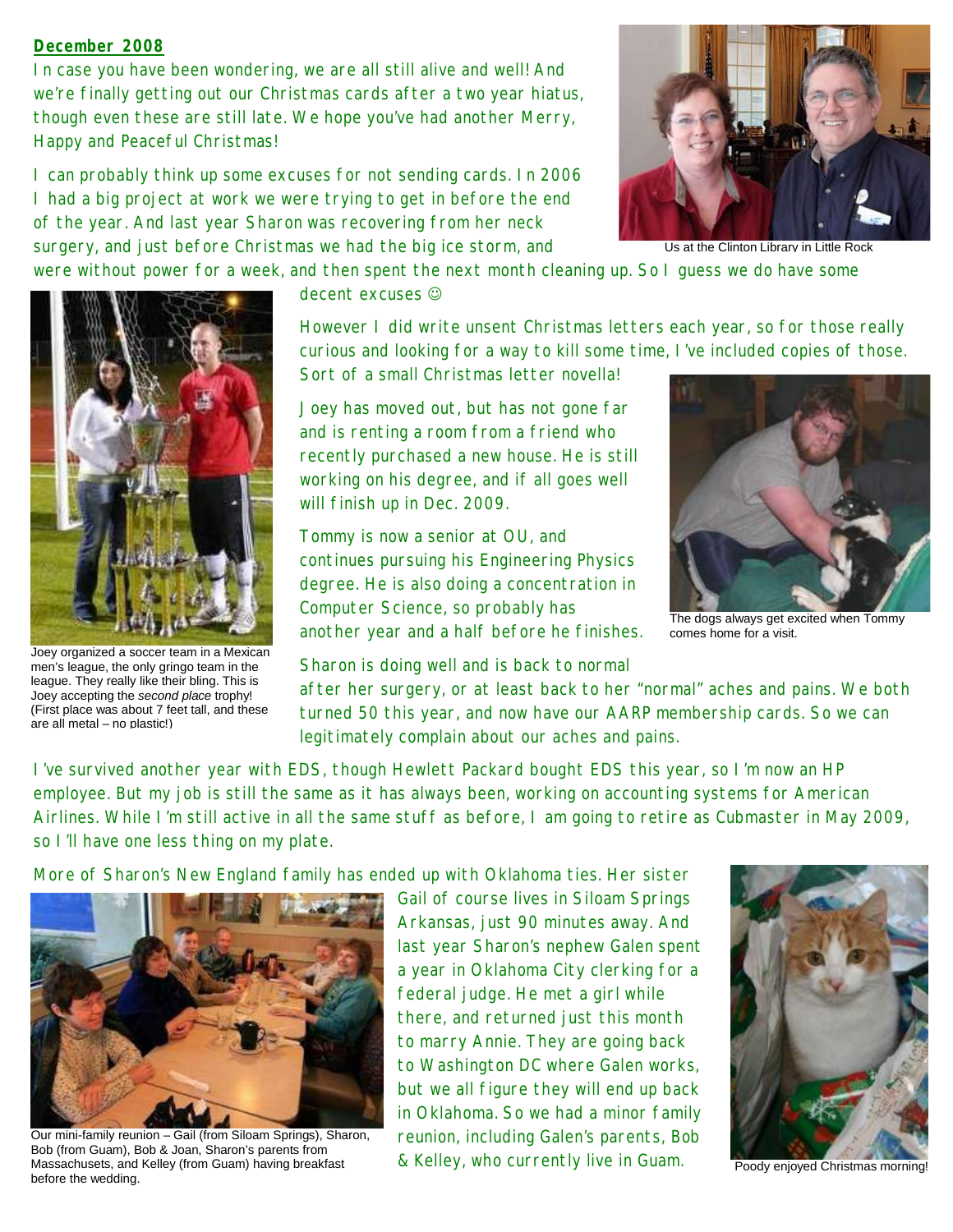

Sharon at Devil's Den State Park in Arkansas



John's self portrait at St. Peter's in Rome

I snuck in a final trip to Rome this spring, as my flight benefits with AA finally expired this past summer, and we made another trip to Los Alamos for Fr. John Dear's nuclear weapons protest, again bringing our Hiroshima exhibit. We then spent some time traveling around northern New Mexico.



We also were in New Jersey for my Uncle Terry's funeral, the last of my aunts and uncles. He was very Irish, and died unexpectedly but quickly on St. Patrick's Day, wearing his green sweater while eating his favorite meal of corned beef and cabbage. After the shock wore off, it was clear this was the perfect way for him to go. To top it off, he loved his gardens, and since Easter was the same week as St. Patrick's Day the church was still filled with beautiful flowers for his funeral. I took photos of the old house, barn & greenhouse in Summit which you can see at www.johnkennington.net.

Now comes the part where I'll drop a few famous names (at least famous in certain circles!) This past year I sort of turned into the Catholic impresario for Tulsa. For the Epiphany Group (a local group loosely affiliated with Call To Action) I helped arrange for Fr. Tom Doyle, the canon lawyer critical of the church's response to the abuse crisis, to visit Tulsa. Our Bishop had banned him from speaking. He spoke anyway (and as he said, violated Diocesan air space to get here!) and I was not excommunicated (at least not yet!) For our Pax Christi group



With Fr. John Dear in New Mexico

I arranged for a Franciscan scholar from the Netherlands, Dr. Jan Hoeberichts, to speak at the local Islamic Center about St. Francis' visit to the Muslim Sultan during the Crusades. And finally Fr. John Dear, the Jesuit peace activist from New Mexico, asked me to coordinate a visit to Tulsa for his national book tour. All these talks were successful and well attended. For our spring speaker I have been in touch with Sr. Helen Prejean, author of Dead Man Walking.

Audubon has also kept me busy, and I'm leading a group organizing a Lesser Prairie-Chicken birding festival in western Oklahoma. And I can drop another somewhat

famous name – I got Sharon Stiteler, better known as The Birdchick (www.birdchick.com) as the keynote speaker. It has turned into a big deal, with advertising in several national magazines. For our bird-loving friends see www.okaudubon.org – maybe you'll want to attend!

We hope you have a Blessed Christmas season! Our email is johnkennington@cox.net. If you really want to see more photos, go to www.johnkennington.net









Our pile of debris from the Dec. 2007 ice storm was 6 feet tall, 10 feet wide by >100 feet long.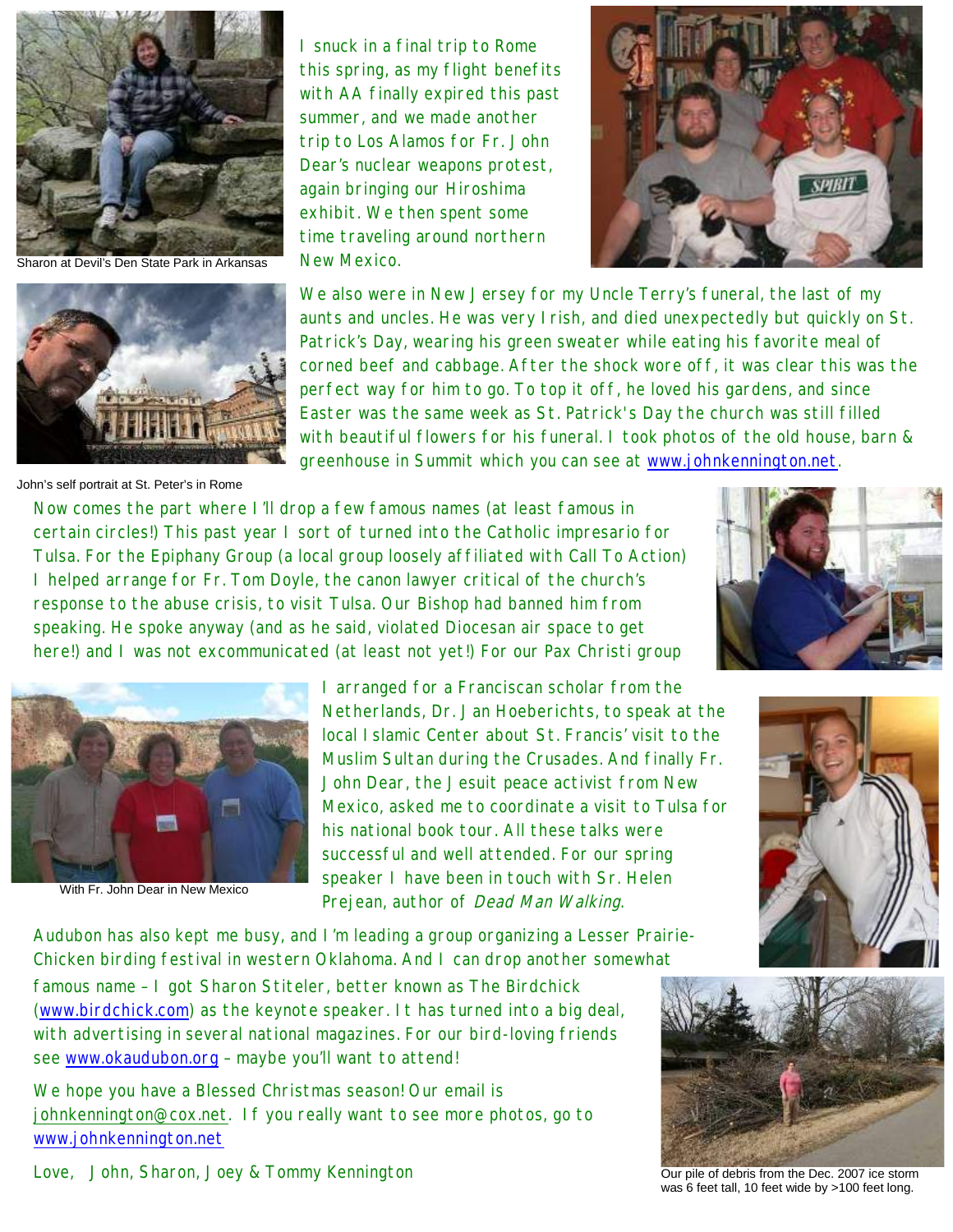## **December 2006**

Merry Christmas and Happy New Year from Bixby! We're way too late for Christmas cards, so we're just doing our letter. We've had another busy year; everyone is doing well, and we don't have anything bad to report.

Joey transferred from Oral Roberts Univ. to Oklahoma State Univ. – Tulsa, since ORU didn't have much of a Computer Science program, which is what he wants to major in. He continues to coach several youth teams and is still the club's Director of Player Development and webmaster. He began a new academy program for Under 10 kids that all the other soccer clubs are copying. He is still playing for our local semi-pro team, the Tulsa Roughnecks.





Tommy is in his second year at the University of Oklahoma in Norman, and is now living in an on campus apartment. He's still majoring in engineering-physics, and getting into the interesting classes this coming semester, such as Structural Engineering and Quantum Mechanics! He is also doing some independent study with a professor on something I can't even pronounce, but related to research on

results from particle accelerators.

Sharon is still an in-demand massage therapist, and is moving to a new salon in January. Sharon, Tommy & I spent Thanksgiving weekend helping remodel the new shop.

I've made it through another year

with EDS, trying to keep my head above water. At least we had no more layoffs or outsourcing in our group. I still keep busy with various Audubon activities, Cub Scouts, and have became more involved in local peace groups and Catholic reform activities.





We did manage a few trips this year. The first was a drive to Austin for a wedding (Joey was the best man) and while down that way visited San Antonio. We next drove to Pittsburgh for the National Pax Christi conference, the Catholic peace movement, where we were invited to bring the Hiroshima Exhibit (which I put together last year for  $60<sup>th</sup>$  anniversary of the bombing of Hiroshima.) Here I am at the exhibit with a Japanese Bishop whose delegation was at the conference. We

took the long way there, driving through the Smoky Mountains. I then went to Los Alamos, NM to bring the exhibit to the Hiroshima Day activities and protests there and in Santa Fe. And we finally had a long weekend in NJ in November, seeing John's family and two young nephews.

We still have our Rat Terrier Munchy, and this summer got a new puppy, Rocky, a mutt who is no longer puppy-sized! We hope you have a Blessed Christmas season! Our email is johnkennington@cox.net. If you really want to see more photos, go to www.johnkennington.net.



Love, John, Sharon, Joey & Tommy Kennington